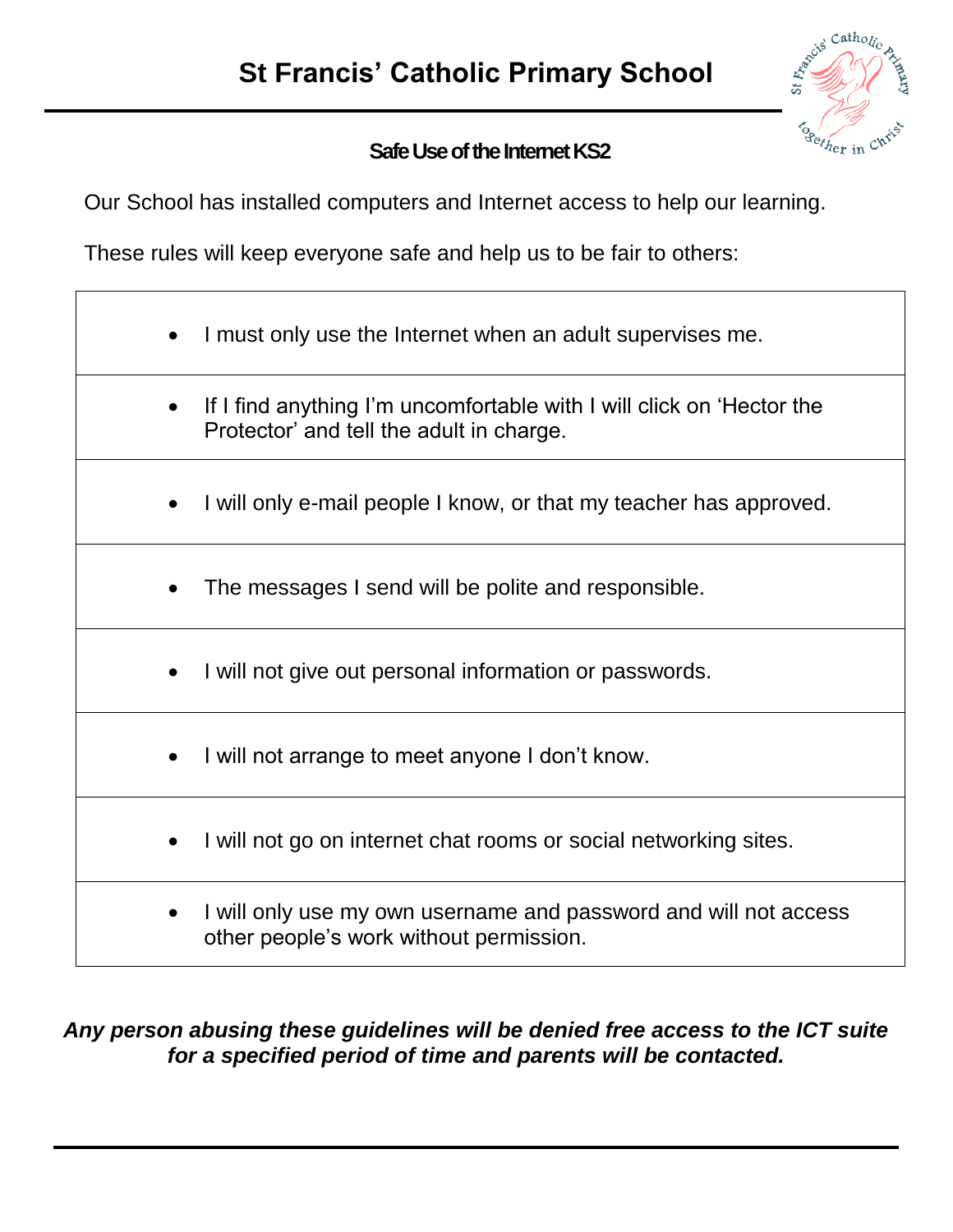

 **Safe Use of the Internet for KS1**

| Think then Click!<br>These rules help us to stay safe on the Internet: |                                                                    |  |  |  |  |  |  |
|------------------------------------------------------------------------|--------------------------------------------------------------------|--|--|--|--|--|--|
|                                                                        | We only use the internet when an<br>adult is with us.              |  |  |  |  |  |  |
|                                                                        | We can click on the buttons or links<br>when we know what they do. |  |  |  |  |  |  |
|                                                                        | We can click on Hector when we see<br>something we don't like.     |  |  |  |  |  |  |
|                                                                        | We always ask if we get lost on the<br>Internet.                   |  |  |  |  |  |  |
|                                                                        | We can send and open emails<br>together.                           |  |  |  |  |  |  |
|                                                                        | We can write polite and friendly<br>emails to people that we know. |  |  |  |  |  |  |